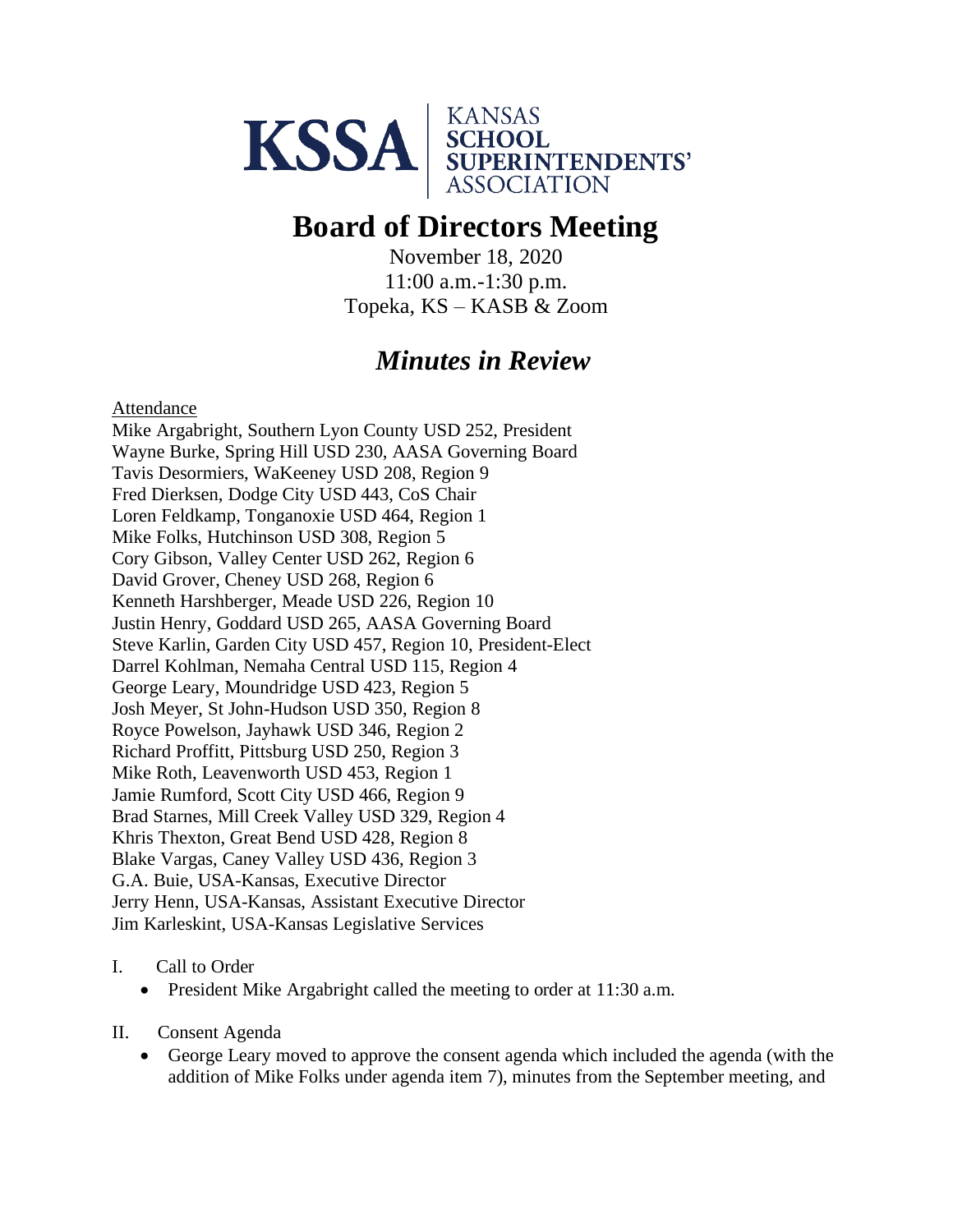the finance reports from September and October. Seconded by Brad Starnes. Approved unanimously.

- III. President's Report
	- President Mike Argabright gave an update on the Area meetings. He appreciates all who attended. There were good discussions. A couple had to be cancelled due to weather.
	- Mike talked about the need to connect with elected officials, especially those newly elected. After we pass our priorities, this should be the center of focus when speaking with legislators. Now is the best time to do this. They get busier in January. He discussed the American Education League. We need to support each other. Building people need support and we need to take care of each other the best we can.
	- Mike discussed the importance of supporting leaders, and thanked G.A. for sending out an email about superintendent call groups.
- IV. Executive Director's Report
	- G.A. Buie gave an update on membership. We were concerned about numbers coming into this year. Last year we had 268 members, and we now have 272. 228 are superintendents and the rest are directors, KASB, and KSDE.
		- o 56 superintendents still haven't joined. They are listed on the spreadsheet in you r board packet. Please reach out to those in your region.
		- o Mike Roth asked how many of those are interim, and whether the cost is the same. Yes, the cost is the same. This is something that should be looked at.
		- o Should there be a reduced cost for first-year? A committee was formed to discussed this. Blake Vargas asked, "Is this not figured in to the contract of most superintendents?" Maybe we need to remind them at the Aspiring Superintendent and New Superintendent workshops to ask for that to be added in.
	- G.A. discussed upcoming events. Do we need to think about delaying KSSA Day and the Superintendent of the Year awards? We usually do SOY in conjunction with the Advocacy in Action Conference, which is virtual this year. Thoughts on scheduling KSSA day in conjunction with SOY? Steve Karlin mentioned it is nice when it's paired with something else for travel purposes.
		- o G.A. also mentioned the Distinguished Service Award. Forms are in your packet. We will probably email out next week for recommendations.
- V. USA-Kansas Update
	- G.A. gave an update the Conference. We are currently scheduled for June 2-4. There is some concern that this will overlap with graduations and end of the school year. We need to check into this. We will continue to plan for these dates until we have more information. We are going to do our best to keep this in-person, maybe split into a couple of locations if absolutely necessary.
	- G.A. discussed professional development. We weren't able to host a lot this semester. We will push through next semester online if necessary. Leadership groups are going well, meeting once a month. Many retirements are coming after this year, we need strong leaders coming up. We will continue the Building Ranks activities in the spring.
	- G.A. discussed proposed By-Law changes. Before G.A. came on, KSSA was allowed 3 members, as well as the executive board for a possible 6 members. It was a verbal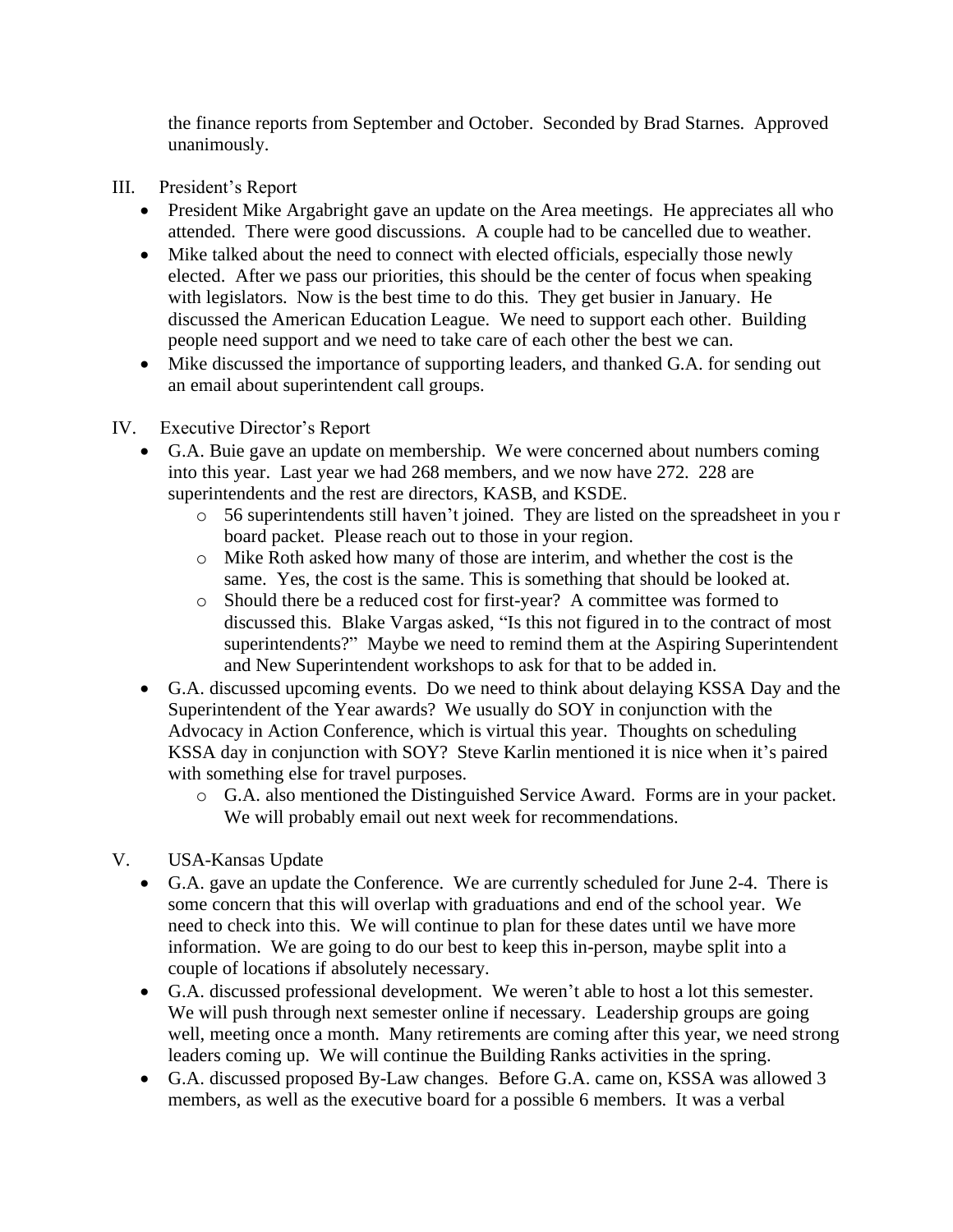agreement that was never added to the by-laws. It is now officially being added. Another change is with KPA. KAESP, KASSP, and KAMSA previously had their own memberships on the board. Current bylaws max out at 3 board members per association. It is being recommended that at 301 members, association gets additional members. One more per additional 100, with a limit of 6. Cory Gibson mentioned this is basically what is already being done. Justin Henry asked if KSSA is still the only organization requiring joint membership with USA? G.A. says yes, but will recommend KPA do the same.

• G.A. mentioned the Legislative committee has met all expectations and will be discussing the legislative platform shortly.

### VI. AASA Report

• Justin Henry reported there will be no national conference. The COVID task force is still meeting every once in a while, and the COVID dashboard continues to be updated. They are comparing similar districts nationwide. There are a lot of resources, and it's not too late to sign up. Let G.A. know and he can get you the information to get signed up. It takes about 30 minutes to input initial data, then update every 2 weeks. Mike Argabright encourages participation.

### VII. KSSA Committee Reports

- Steve Karlin reported on the draft legislative platform. One thing the committee has discussed is putting the document to work more by putting together talking points and using it to prepare for testimony, then sharing it will superintendents state-wide so we are all using the same voice.
	- o We removed the vaping bullet because it's not as big of an issue this year.
	- $\circ$  We changed some language in the 3<sup>rd</sup> and 4<sup>th</sup> bullets of the KPERS section, added clarification. Younger educators are recognizing there are better options than tier 3 in other states.
	- o Added a new section, bridging the gap. This is the biggest difference.
		- Broadband access/affordable access
		- **•** Temporarily eliminate KPERS penalty
		- Supporting additional resources to students
		- Flexibility, things related to the pandemic that are unexpected; SPED services, external support and resources, etc
- Jim Karleskint will be working with us as a lobbyist. He is a former superintendent and a former legislator.
	- o Jim says it's good to be back. He is looking forward to working with the organization. He encouraged the board to meet with legislators before the start of the session. We need to work with them. With the results of the recent election, we have some challenges ahead of us. Republicans have a super-majority in the House and Senate. There are bills in the works that aren't favorable to public schools and we need to be ready. Superintendents, Board Members, and citizens should all be talking to their legislators.
- Mike Folks, speaking on behalf of Reno County Superintendents, is having issues with using SPARKS allocation. They have been told if they don't have purchased items in their possession by the December cutoff date, they can't use their SPARKS funds. Is